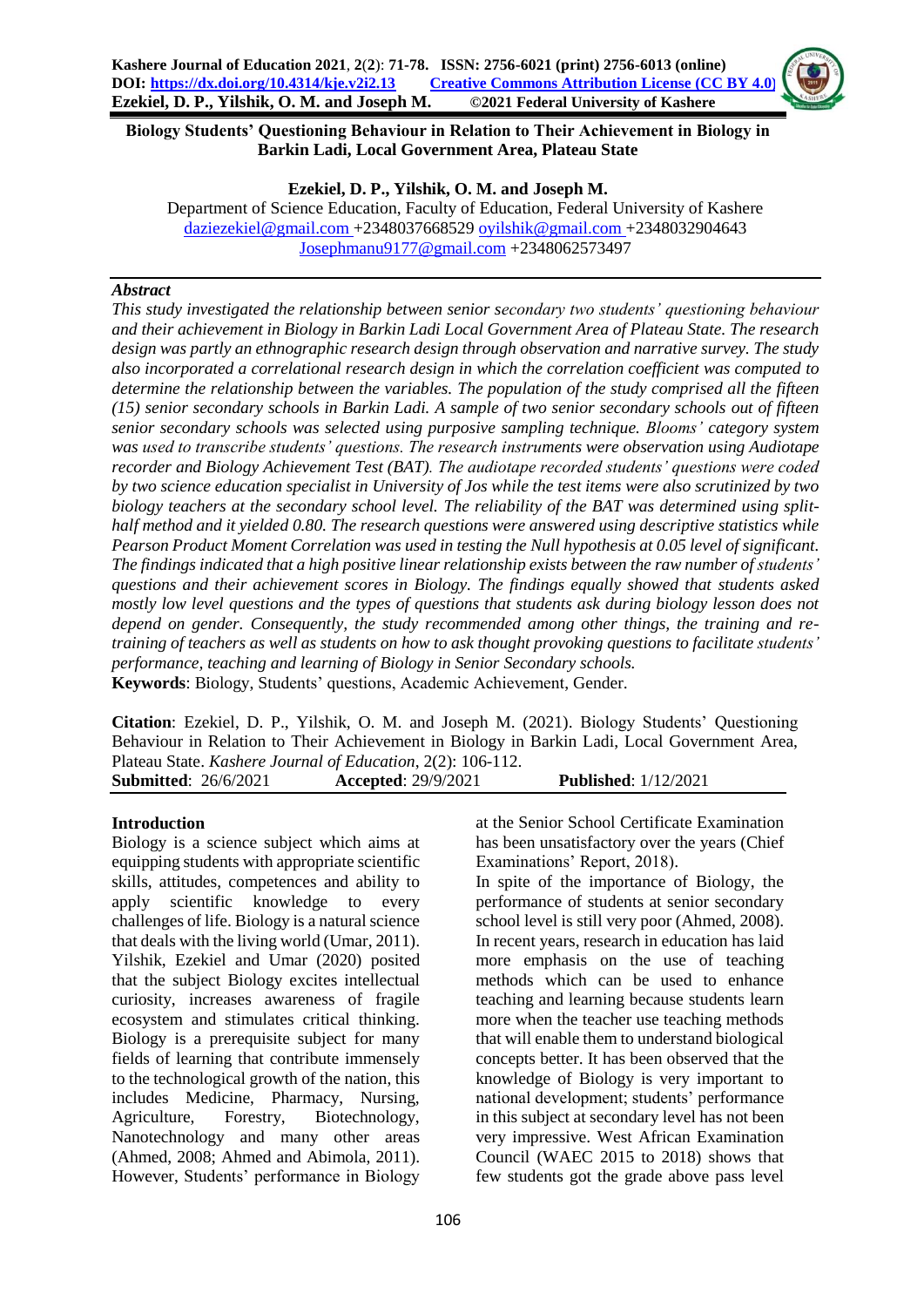**Ezekiel, D. P., Yilshik, O. M. and Joseph M. ©2021 Federal University of Kashere** which can qualify them for admission into higher institution to study Biology and other Biology-related disciplines, (Chief Examiner's Report, 2018).

Academic achievement is the assessment of how much students have learnt or attained after a learning period. Academic achievement is an important indicator of adjustment of learning and also serves as an important variable in school system as it provides the yardstick for measuring academic progress (Yilshik, et al, 2020). Chin (2006) asserted that there is a relationship between the quality of students' questions and achievements as well as their conceptual understanding. Similarly, King (1992) found a significant positive correlation between students' questions and their academic achievement. Etkina (2000) also reported a direct relationship between depth of questioning and prior conceptual knowledge. Gender is defined as a state of being male or female in relation to the social and cultural roles an individual place (Collins English Dictionary, 2016). Several authors advocated that the gender of the student may be a factor in determining students' conceptual understanding, academic achievement and success in education (Lorezo, Crouch & Mazur, 2006; Dayioglu and Turut-Asik, 2007; Harvey, Drew & Smith, 2006). Similarly, Temitope in Yilshik et al. (2020) opined that due to African culture and traditions, males are more inclined towards the sciences while females tend to tilt more to the arts. Jones, Howe & Rua (2000) observed that males are less frightened than girls to pose questions. In contrast, the World Bank report on gender equality and development highlight that currently females participate equally as their male counterparts at all education levels (The World Bank, 2011).

Questioning is an important tool for scientific investigation, promote thinking, communication and achievement of students in the classroom. This implies that questioning form the integral part of classroom business, as well as scientific inquiry. Chollom (2013) views a question as any sentence that has an interrogative form or function. Chin and Osborne (2008) posited that questions from students indicate that they have been thinking about the ideas presented and have been trying to link them with other things they know. Chin and Osborne

maintained that the source of students' questions is a gap or discrepancy in the students' knowledge or a desire to extend their knowledge in some direction. Hence active learners are always questioning and students who take responsibility for asking their own questions become more productive and engaged in their learning processes. Posing oral questions help students better understand text, and also allows them to seek out information, solve problems, and extend their understanding. No wonder the Nigerian National Policy on Education emphasized the need to inspire students with a desire for selfimprovement and achievement of excellence as well as the development of problem solving skills in the senior secondary schools (Federal Ministry of Education 2014). In realization of this, Chollom (2013) posited that science instruction in Nigerian basic primary and secondary schools should be based on "hands-on and minds-on activities" that can trigger good questions.

Students' oral questions are the total raw number of questions that the students asked during classroom interactions. Keys (1998) found that the raw number of students' questions asked during science investigations determined the depth and breadth of the concept to be learnt, the scientific processes to be used and to a large extend the academic performance of the students. He maintained that the questions stimulated curiosity and encouraged profound thinking about relationships between questions, tests, evidence and conclusions. In contrast, Harper, Etkina, and Lin (2003) revealed that the raw number of questions asked had no significant correlation with any measure of conceptual achievement.

The nature and types of students' questions is paramount since different kinds of questions can challenge and stimulate the mind to different extents. Questions can be classified according to the level of thought required for answering them. Bloom (1956) posited that complex thinking in students can be promoted through questions and learning activities. Bloom identified six hierarchical levels of thinking: knowledge (remembering the facts), comprehension (understanding meaning), application (using learning in new applications), analysis (breaking the whole into parts for understanding), synthesis (creating a whole from parts), and evaluation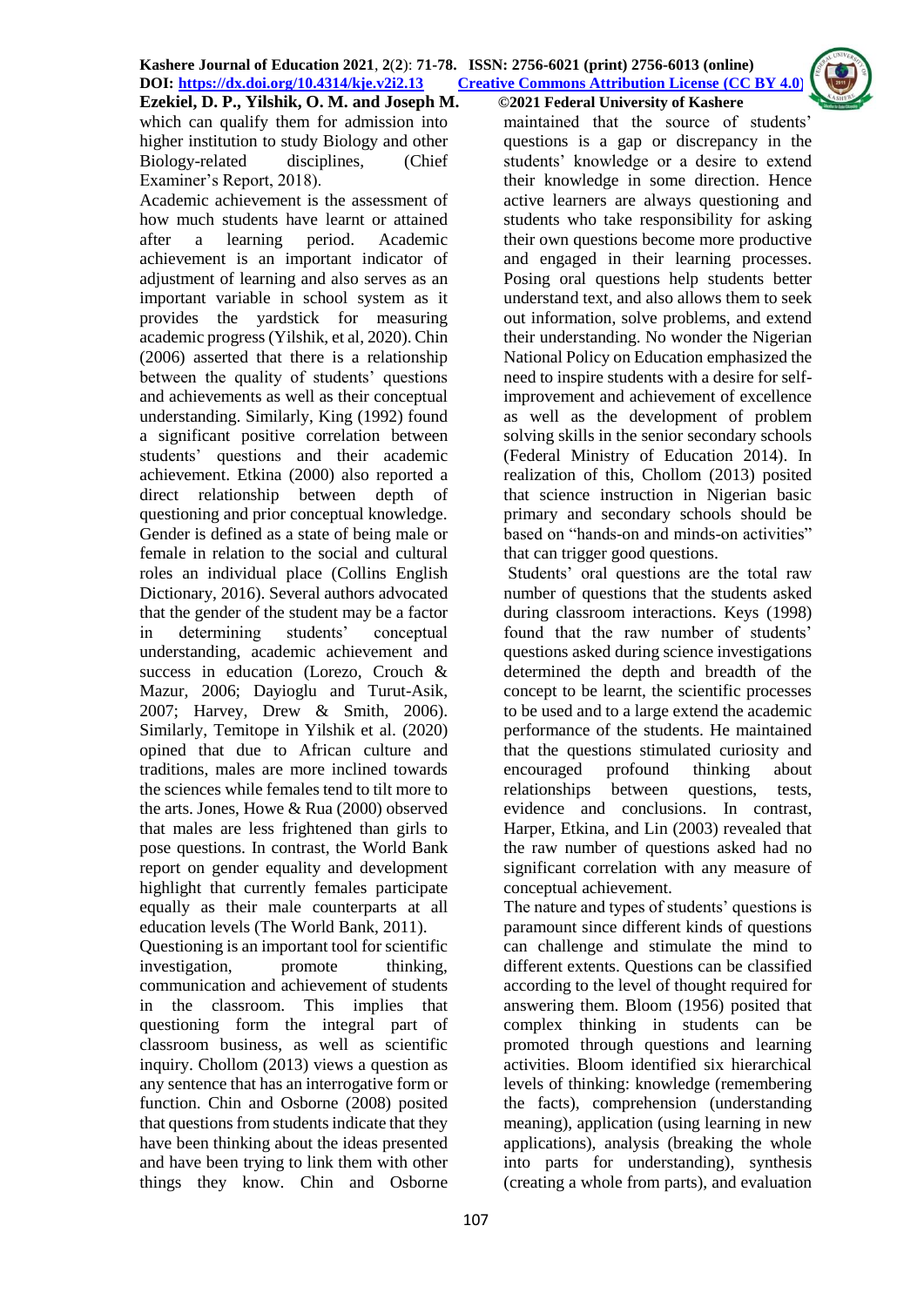

(determining worth based on criteria). Following Bloom, researchers divided these six levels of thinking into two categories: first three levels as lower order thinking and last three levels as higher order thinking (Krathwohl, 2002). Similarly, the first three levels of questions, which focus on students' knowledge, comprehension and application, are often considered lower level questions while the next three levels questions in the analysis, synthesis and evaluation domains are considered higher level questions (Tofade, Elsner & Haines, 2013). Blooms' taxonomy provides a valuable framework for students as well as teachers to determine the types of questions to ask during classroom sessions (Raziye, Yasare & Mustafa, 2017).<br>Though the importance of studen Though the importance of student questioning in meaningful learning has been stressed, poor question and low achievement in secondary School Biology seems to persist, probably because students are denied the opportunity to ask questions during classroom interactions. In most of Nigeria's classroom situations, question production particularly of thinking or more probing nature is not a usual student role. The teachercentred mode of teaching embraced by most of the Biology teachers simply ignores or brushes aside students' questions and moves forward regardless of any learners' query. Consequently, students are most often expected to answer questions rather than to ask them. In spite of the importance of students' questions in facilitating learning, the reviewed literatures revealed that little studies have been done in this area in recent time and most of the works done are from foreign countries. Hence the need to examine the situation locally. It is on this background that this research work sort to investigate Biology students' questioning behaviour in relation to their achievement in Biology in Barkin Ladi, Local Government Area of Plateau State.

The purpose of this research therefore, is to examine and review the existing research on students' questioning behaviour and to explore ways of advancing future work into this area. The specific objectives of the study included;

 To find out the nature and type of questions the students ask during classroom interactions.

 To determine the relationship between the raw number of questions asked by senior secondary two students and their achievement in Biology.

## **Research Questions**

The research sought to answer the following questions:

- i. What type of questions do SS two students ask during Biology classroom interaction?
- ii. Does the type of questions SS Two students ask during biology interaction depend on gender?

# **Research Hypothesis**

**HO1:** There is no significant relationship between the raw number of students' questions and their academic achievement in Biology in senior secondary schools in Barkin Ladi L. G. A. of plateau state.

# **Methodology**

The design of this study was partly ethnographic research design through observation and narrative survey, the study also incorporated a correlational research design. Target population comprised all the 1480 Senior Secondary Two (SS2) students offering Biology out of fifteen (15) senior secondary schools in Barkin Ladi Local Government of Plateau State. Sampling was done purposively to include two Schools with fifty (50) participants from two Senior Secondary Schools. The schools were G. S. S. Barkin Ladi (A) and Gwol Prime Academy Barkin Ladi (B). Twenty-five (25) participants were selected from each group for this study. The instruments for this study were in two categories; observation using an audio tape recorder to collect data related to the students' questions which were later transcribed based on Bloom's questions category by two Science Education Lecturers in University of Jos. The second instrument was a Biology Achievement Test (BAT). The items were constructed by the researcher based on the topics taught by the Biology teachers in the Senior Secondary Schools. The BAT included 30 questions of Low- level order and High-level order which were scrutinized by two teachers teaching Biology at Senior Secondary School level. The instrument was pilot tested and reliability co-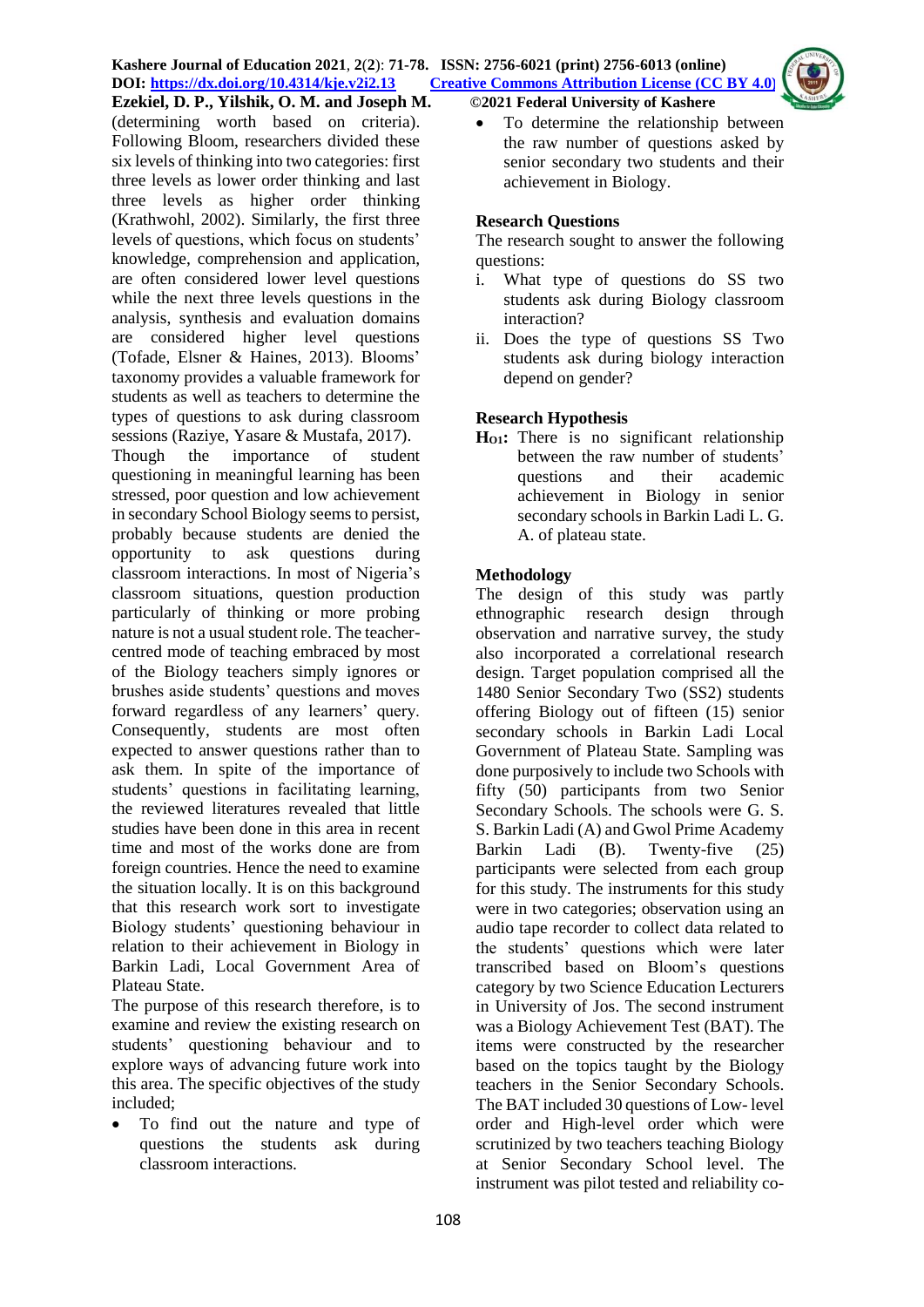

**Ezekiel, D. P., Yilshik, O. M. and Joseph M. ©2021 Federal University of Kashere** efficient of 0.80 was obtained using Split half method. Data collected were analysed using descriptive statistics to answer the research questions while Pearson Product Moment Correlation was used to test the Null hypothesis at 0.05 level of significance using

Statistical Package for Social Sciences (IBM SPSS Statistics 22.0 software).

## **Results**

**Research Question 1**: what types of questions do SS two students ask during Biology classroom interaction?

**Table 1: The type of student's questions and Percentages**

| School   |  |                 |       | Knowledge Comprehension Application Analysis Synthesis Evaluation Total |                 |  |        |                |          |                |                |    |  |
|----------|--|-----------------|-------|-------------------------------------------------------------------------|-----------------|--|--------|----------------|----------|----------------|----------------|----|--|
|          |  | $\%$ F $\%$     |       | $\mathbf{F}$                                                            | $\%$ F $\%$ F   |  |        |                | $\%$ F   |                | $\frac{6}{6}$  |    |  |
| Α        |  | 2 6.77 12 40.00 |       | 5                                                                       | 16.67 8 26.67 0 |  |        |                | $\Omega$ | $\overline{3}$ | 10.00 30 55.56 |    |  |
|          |  | 9 37.50 5       | 20.83 |                                                                         | 29.17           |  | 2 8.33 | $\overline{0}$ |          | $0 \quad 1$    | 4.17 24 44.44  |    |  |
| TOTAL 11 |  |                 |       |                                                                         |                 |  |        |                |          |                |                | 54 |  |

## **Table 2: Classification of Students' Questions Type**

| Low level questions |                    | <b>High level questions</b> |                 |  |  |  |
|---------------------|--------------------|-----------------------------|-----------------|--|--|--|
| Frequencies (F)     | Percentage $(\% )$ | Frequencies (F)             | Percentages (%) |  |  |  |
| 40                  | 74.07              |                             | 25.93           |  |  |  |

Table 1 and Table 2, revealed that senior secondary two students ask predominantly low-level questions. The students asked 74.07% low-order questions and 25.92% high-order questions. This implies that students in sampled secondary schools asked more low order questions and less high order questions during Biology classroom interactions.

**Research Question Two.** Does the type of questions SS Two students ask during biology lesson depend on gender?

**Table 3: The type of students' questions based on gender during Biology classroom interaction Using Bloom's Category system**

|       | <b>Level of Question</b> |  |  |                                                                      |  |  |  |    |  |  |  |
|-------|--------------------------|--|--|----------------------------------------------------------------------|--|--|--|----|--|--|--|
|       |                          |  |  | School Sex Knowledge Comp. Application Analysis Synthesis Evaluation |  |  |  |    |  |  |  |
|       |                          |  |  |                                                                      |  |  |  |    |  |  |  |
|       |                          |  |  |                                                                      |  |  |  |    |  |  |  |
|       | M                        |  |  |                                                                      |  |  |  |    |  |  |  |
|       |                          |  |  |                                                                      |  |  |  |    |  |  |  |
| Total | M                        |  |  |                                                                      |  |  |  |    |  |  |  |
|       |                          |  |  |                                                                      |  |  |  | 26 |  |  |  |
| Total |                          |  |  |                                                                      |  |  |  |    |  |  |  |

#### **Table 4: Summary of Students Questions by Sex.**

| <b>Sex</b> | <b>Level of Questions</b> |            |       |  |  |  |  |
|------------|---------------------------|------------|-------|--|--|--|--|
|            | Low Level                 | High Level | Total |  |  |  |  |
|            | %                         | $\%$       | %     |  |  |  |  |
| Males      | 62                        | 38         | 100   |  |  |  |  |
| Females    | O 3                       |            | 100   |  |  |  |  |

Table 3 and Table 4, revealed that male students asked 62% low-level questions and 38% high-level questions while the females asked 63% low-level questions and 37% high-level questions. The percentages above were obtained after the raw number of students' questions (students' oral questions)

were transcribed into low-level and highlevel using Bloom' category system. This shows that both males and females in senior secondary two asked more low order questions and less high order questions during Biology lessons. Hence students question habit does not depend on gender.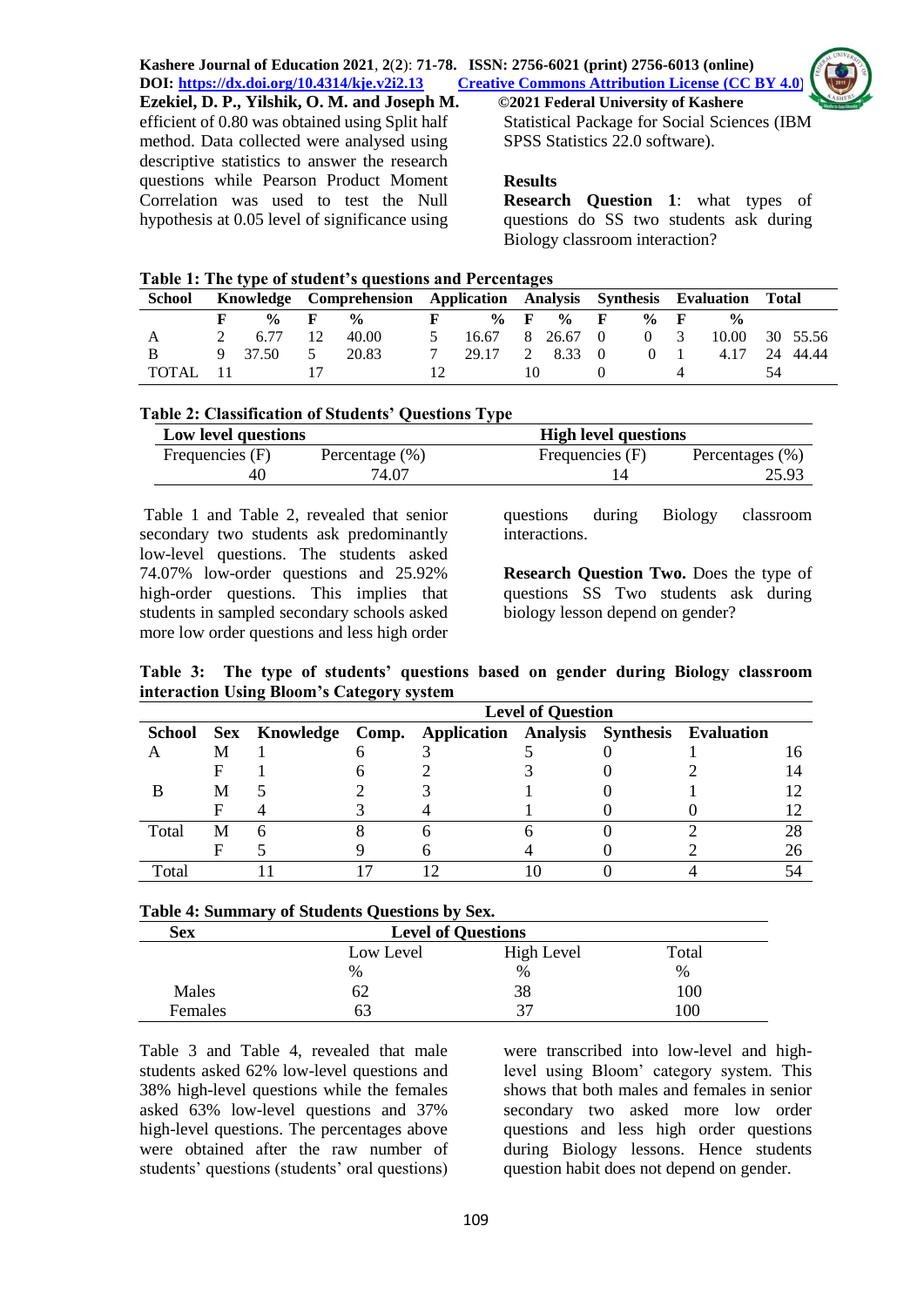

**H01:** There is no significant relationship between the raw number of student's questions and their achievement in Biology

**Table 5: Pearson Product Moment Correlation of Relationship between the raw number of Students' Questions and Academic Achievement in Biology**

| <b>Variables</b>               |      | Mean SD |         | R | $\alpha$                     | <b>P-value</b> Decision |
|--------------------------------|------|---------|---------|---|------------------------------|-------------------------|
| Raw no. of Students' questions | - 19 | 5.47    | 3.53    |   |                              |                         |
|                                |      |         |         |   | $0.90 \quad 0.05 \quad .000$ | Significant             |
| Academic Achievement scores    |      | 37.42   | - 15.07 |   |                              |                         |

Table 5 indicates that  $r=0.90$ , P-value=0.000, which means P<0.05. Since the probability value of 0.000 is less than 0.05 level of significant, we reject the Null hypothesis which says there is no significant relationship between the raw number students' questions and academic achievement in Biology because of insufficient evidence. The correlation coefficient (r) of 0.90 further reveals that there is a strong positive linear relationship between the raw number of students' questions and academic achievement in Biology. This shows that students that asked more questions during Biology class interaction performed better than their counterparts that do not ask questions.

## **Discussions**

Findings from research question 1 revealed that students asked predominantly low level questions during Biology classroom interactions. This corroborates the findings of Chollom (2005) who stated that secondary school students ask largely low-order questions. This shows that students do not engaged themselves in critical thinking during teaching and learning. In the same vein, Ezekiel (2017) revealed that secondary school students mostly ask low order questions during Biology classroom interaction. Findings from research question 2 revealed that students' question type is not dependent on gender. This indicates that both males and females asked more low-order questions and less high-order questions during Biology lessons. This result is supported by King (1992), Keys (1998) and Chollom (2005). Their separate studies revealed that gender has no effect on students' questions type.

Findings from the hypothesis revealed that a significant positive linear relationship exist between secondary school students' raw

number of questions and academic achievement in Biology. This indicates that as students' questions increases in number, their academic achievement also increases and vice versa. This result agrees with King (1992) who found that students trained to prepare for tests by generating and then answering their own questions significantly out-performed comparable groups who were not taught questioning skills. This finding is also supported by Chollom (2005) who found that a potentially useful method for improving students' achievement in Biology is to teach them how to ask good questions and find answers to them. That students' questioning is related to achievement level is further supported by the findings of Chin (2006) who postulated that there is a relationship between the qualities/quantity of students' questions and achievements. In contrast to the present research findings, Harper, Etkina, and Lin (2003) revealed that the raw number of questions asked had no significant correlation with any measure of conceptual achievement.

## **Conclusion**

Based on the research findings, it was concluded that students in senior secondary schools asked predominantly low-order questions. In addition, this research showed that students' questions are an important variable in academic achievement. It clearly revealed that students' academic achievement is related to their raw number of questions. The study further concluded that students' question type is not dependent on gender.

## **Recommendations**

Based on the findings and conclusion of the study, it would be appropriate to recommend that: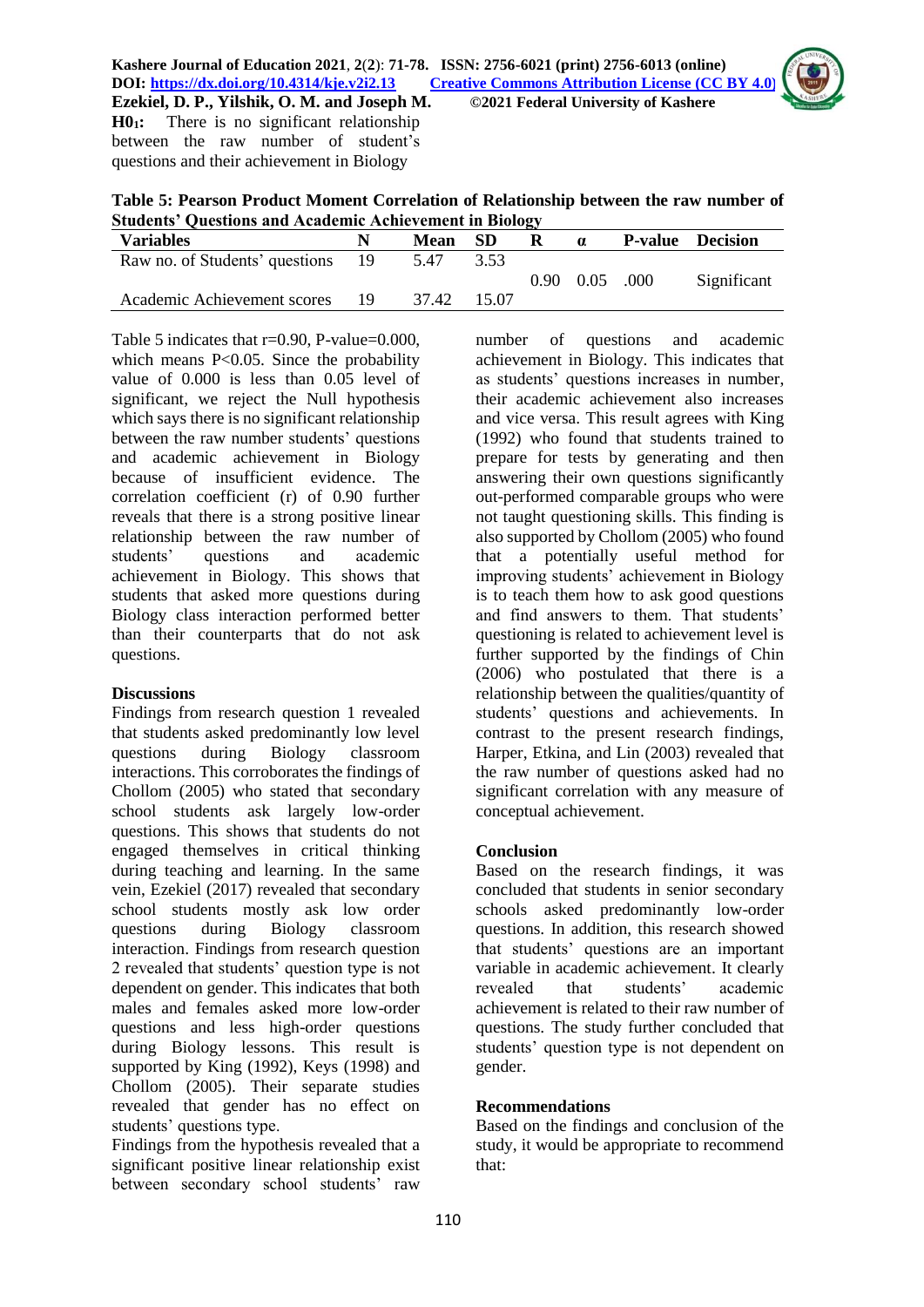**Kashere Journal of Education 2021**, **2**(**2**): **71-78. ISSN: 2756-6021 (print) 2756-6013 (online) DOI: <https://dx.doi.org/10.4314/kje.v2i2.13> [Creative Commons Attribution License](http://creativecommons.org/licenses/by/4.0/) (CC BY 4.0) Ezekiel, D. P., Yilshik, O. M. and Joseph M. ©2021 Federal University of Kashere**



i. The present and subsequent government in Nigeria through various school authorities should embark on training and re-training of teachers and students in secondary school on how to ask both low-level and high-level questions during teaching and learning of Biology.

ii. Students should be encouraged to ask thought provoking questions and find answers to those questions in order to improve their achievement in Biology

## **Reference**

- Ahmed, M. A. & Abimbola, I. O. (2011). Influence of Teaching Experience and School Location On Biology Teachers' Rating of the difficult level of Nutrition Concepts in Ilorin, Nigeria. *Journal of Science, Technology, Mathematics and Education, 7*(2); 52-61
- Ahmed, M. A. (2008). Influence of personality factors on Biology assessment of Difficult Level of genetics concept in Nigerian College of education (Unpublished Ph.D thesis). Department of science Education, University of Ilorin, Nigeria.
- Bloom, B.S., Engelhart, M.B., Furst, E.J., Hill, W.H., & Krathwohl, D.R. (1956). *Taxonomy of educational objectives: The classification of educational goals (Handbook 1: Cognitive domain).* New York: Longmans Green.
- Chin, C. (2006). Using self-questioning to promote pupils' process skills thinking. *School Science Review, 87*(321), 113–122.
- Chin, C. & Osborne, J. (2008). Students' questions: a potential resource for teaching and Learning science. *Studies in Science Education, 44*(1), 1-2.
- Chollom, A. G (2013). The Effects of a Training Programme on Basic Primary Five Science Teachers' Questioning Behaviours: *International Journal of Science, Technology and Mathematics Education,* 1(1), 198-202.
- Chollom, A. G. (2005). An Investigation into the Questioning Behaviours of Primary School Science Teachers and Pupils' in Jos South Local Government Area of Plateau State. Unpublished Master's Thesis. Department of Science and Technology Education, University of Jos, Nigeria.
- Diyioglu, M. & Turut-Asik, S. (2007). Gender Difference in Academic<br>performance in a large Public performance in a large University in Turkey. *Higher Education,* 53(2), 255-277
- Ezekiel, D. P. (2017). An investigation into Biology students' questions types in relation to their Achievement in Biology in Barkin Ladi Local Government Area, Plateau State. Unpublished Master's thesis. Department of Science and Technology Education, University of Jos, Nigeria.
- Etkina, E. (2000). Weekly reports: A twoway feedback tool. *Science Education, 84*(5), 594–605.
- Federal Government of Nigeria (2014). *National policy on education*. Lagos: NERDC press.
- Harper, K. A., Etkina, E. & Lin, Y. (2003). Encouraging and 111 analysing student questions in a large Physics course: Meaningful patterns for instructors. *Journal of Research in Science Teaching, 40*(8), 776–791.
- Harvey, L., Drew, S. & Smith, M. (2006). The first year Experience: A review of literature for the Higher Education Academy. [Url:http://www.heacademy.ac.uk/rese](http://www.heacademy.ac.uk/research/Harvey-Drew-Smith.pdf.(accessed) [arch/Harvey-Drew-Smith.pdf.](http://www.heacademy.ac.uk/research/Harvey-Drew-Smith.pdf.(accessed)
- Jones, M. G., Howe, A., & Rua, M. (2006). Gender differences in students' experiences, interests, and Attitudes toward science and scientists. Science Education 84(1), 180-192.